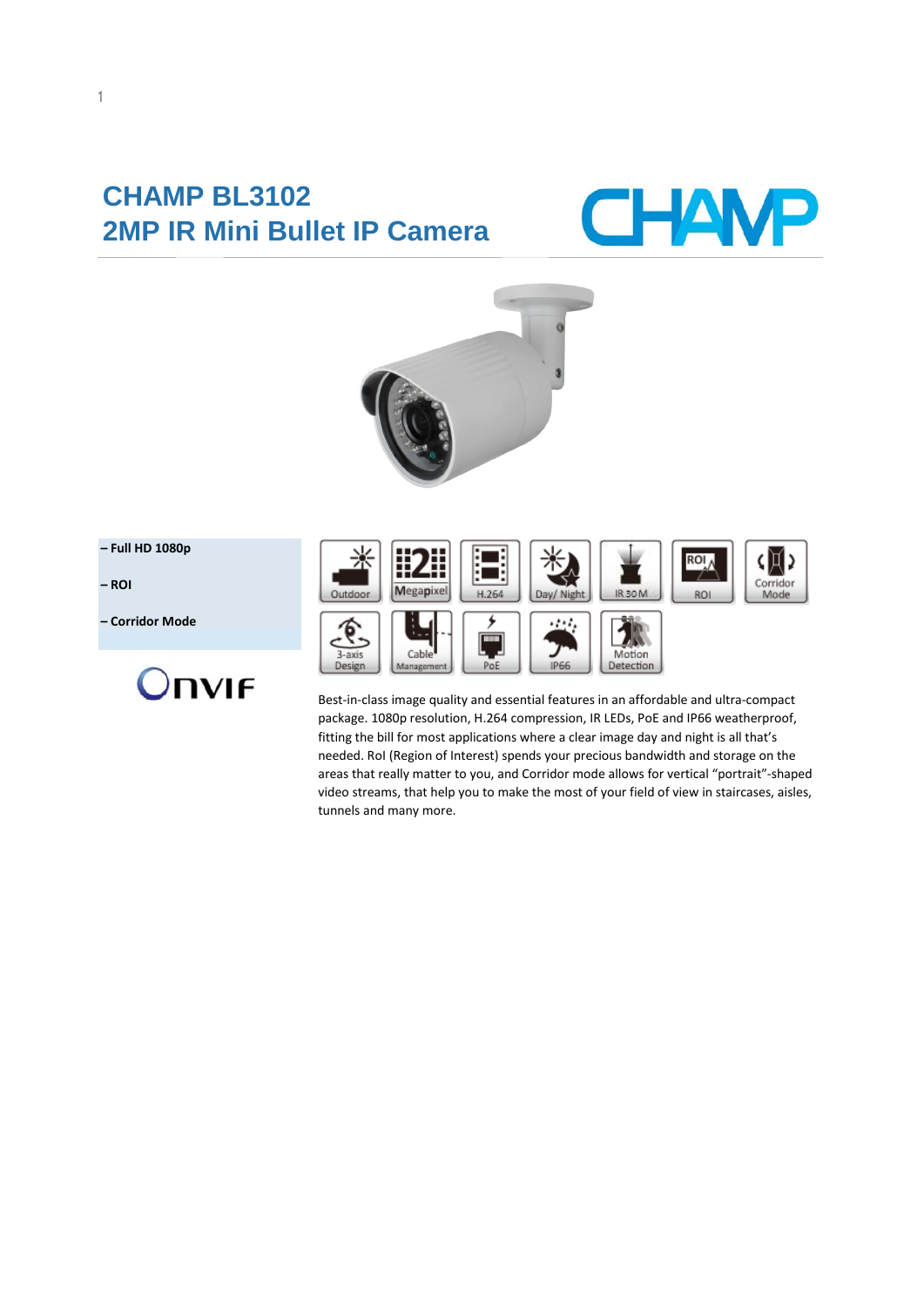## **Features**

- $\cdot$  Full HD 1080p
- .1/2.8" CMOS sensor
- .H.264 and Motion JPEG compression
- .30 fps at 1920 x 1080
- .2.8 mm, F1.8, Fixed lens
- .True day & night with automatic removable .IR-cut filter
- .Smart feature: Corridor Mode, ROI
- .IR 30m range
- $\cdot$  RTC with built-in battery
- .Tampering detection



ROI(region of interested) Save streaming by allocating more bandwidth on the important monitoring area.

#### **Corridor Mode**



 Corridor Mode

## **IP Surveillance Solutions**

#### .**Free 32ch NVR Software**

- The most professional NVR software you can get for free!
- Support up to 32 channels
- Up to 32 channels remote live view
- Remote playback 4 channels
- Multi-site / multi-server
- Transcoding (record high quality, transcode to different resolution/
- frame rate for remote client to save bandwidth)
- iOS/ Android mobile client (multi-channel live view | playback | PTZ & I/O control)
- E-maps (up to 4 layers | unlimited number of maps | video preview)
- Dual monitor
- ePTZ
- Multi-lingual user interface
- \*32ch free license for CHAMP cameras, but need to activate license for other brand
- .Motion detection
- .IP66 weatherproof
- $\cdot$  Screwless 3-axis angle adjustment for easy .installation on wall or ceiling
- .SSL v3 advanced HTTPS encryption
- .Full support for Firefox, Safari and Mac OS
- · Supports Samba network storage
- $\cdot$  Multi-lingual user interface
- .ONVIF 2.4 and Profile S compliant
- .Free 32-channel NVR software

## **ROI Applications**







 *1. Education 2. Residential 3. Retail*



#### .**ONVIF**

All IP cameras are ONVIF 2.x & Profile S compliant, and continuously upgraded to comply with the latest versions